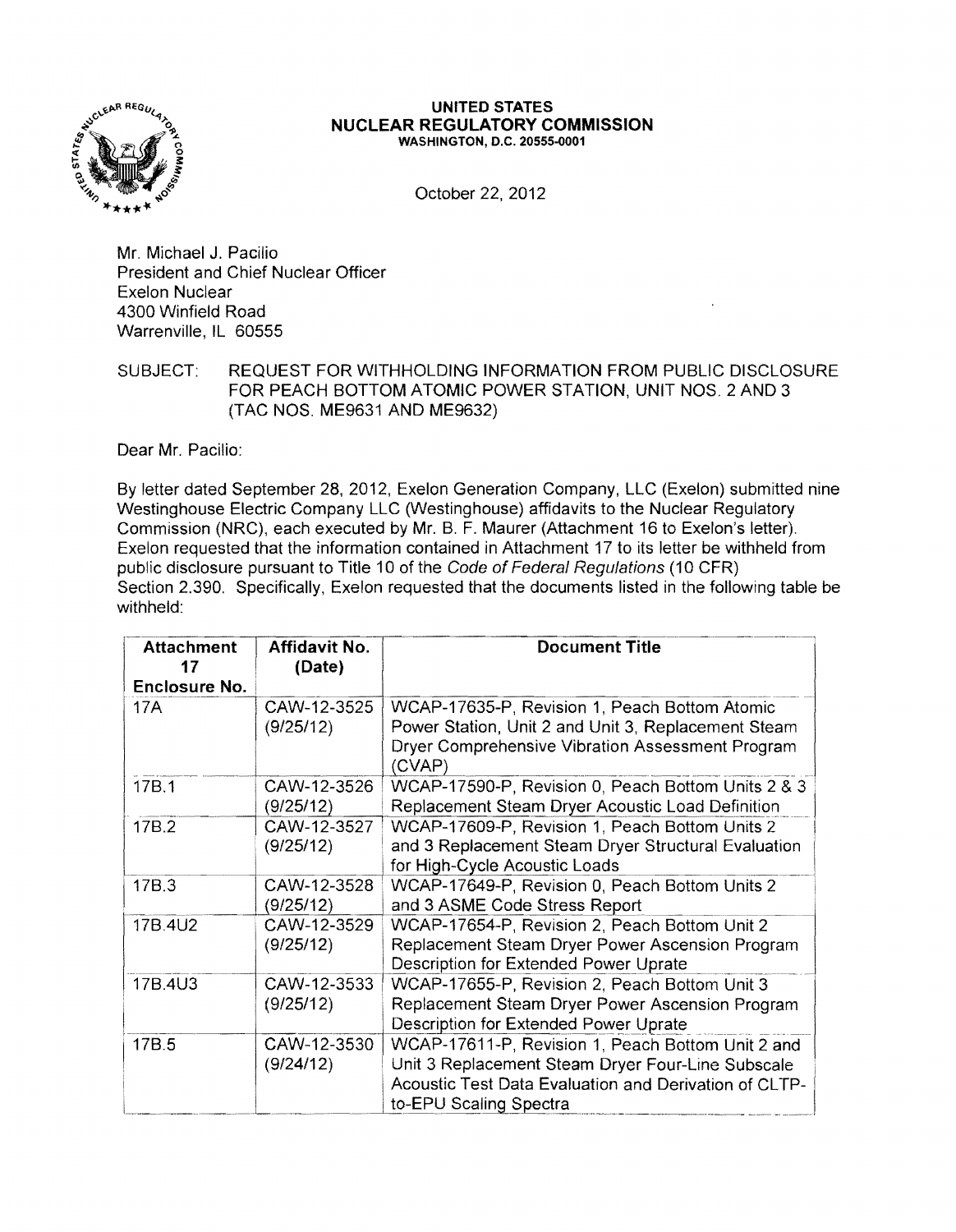## M. Pacilio  $-2-$

| <b>Attachment</b><br>17<br>Enclosure No. | Affidavit No.<br>(Date)  | <b>Document Title</b>                                                                                                                                |
|------------------------------------------|--------------------------|------------------------------------------------------------------------------------------------------------------------------------------------------|
| 17B.6                                    | CAW-12-3531<br>(9/24/12) | WCAP-17626-P, Revision 0, Processing of Peach<br>Bottom Unit 2 and Unit 3 MSL Strain Gauge Data and<br><b>Computation of Predicted EPU Signature</b> |
| 17B.7                                    | CAW-12-3532<br>(9/25/12) | WCAP-17639-P, Revision 2, Instrumentation<br>Description for the Peach Bottom Unit 2 Replacement<br><b>Steam Dryer</b>                               |

A non-proprietary copy of the documents listed above (Attachment 15 to Exelon's letter) have been placed in the NRC's Public Document Room and added to the Agencywide Documents Access and Management System Public Electronic Reading Room.

The affidavits stated that the submitted information should be considered exempt from mandatory public disclosure for the following reasons:

- (4)(ii)(a) The information reveals the distinguishing aspects of a process (or component, structure, tool, method, etc.) where prevention of its use by any of Westinghouse's competitors without license from Westinghouse constitutes a competitive economic advantage over other companies.
- $(4)(ii)(c)$  Its use by a competitor would reduce his expenditure of resources or improve his competitive position in the design, manufacture, shipment, installation, assurance of quality, or licensing of a similar product.

We have reviewed your application and the material in accordance with the requirements of 10 CFR 2.390 and, on the basis of the statements in the affidavits, have determined that the submitted information sought to be withheld contains proprietary commercial information and should be withheld from public disclosure. Therefore, the version of the submitted information marked as proprietary will be withheld from public disclosure pursuant to 10 CFR 2.390(b)(5) and Section 103(b) of the Atomic Energy Act of 1954, as amended.

Withholding from public inspection shall not affect the right, if any, of persons properly and directly concerned to inspect the documents. If the need arises, we may send copies of this information to our consultants working in this area. We will, of course, ensure that the consultants have signed the appropriate agreements for handling proprietary information.

If the basis for withholding this information from public inspection should change in the future such that the information could then be made available for public inspection, you should promptly notify the NRC. You also should understand that the NRC may have cause to review this determination in the future, for example, if the scope of a Freedom of Information Act request includes your information. In all review situations, if the NRC makes a determination adverse to the above, you will be notified in advance of any public disclosure.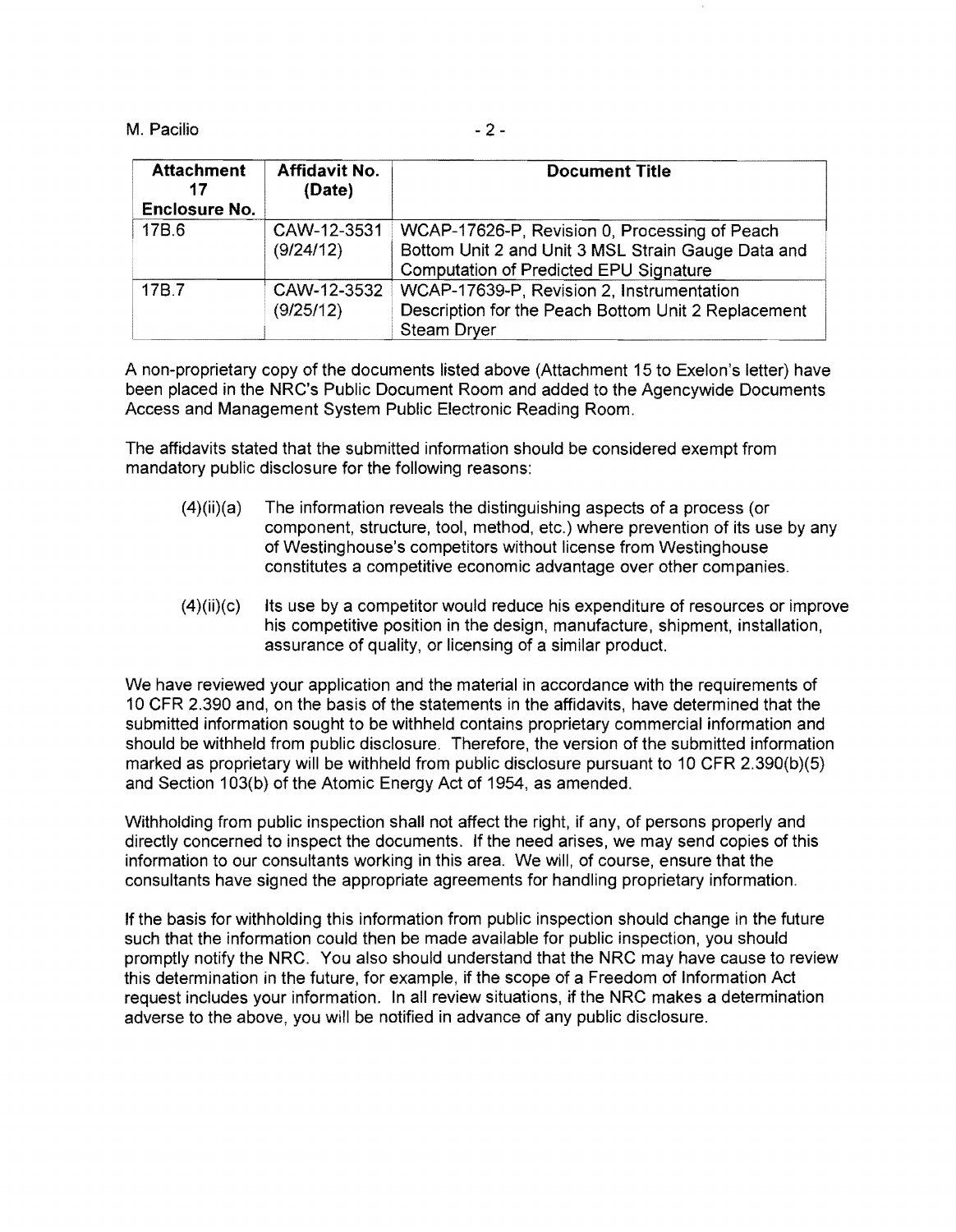$M.$  Pacilio  $-3-$ 

**If** you have any questions regarding this matter, I may be reached at 301-415-1420.

Sincerely,

Richard B. Ennis, Senior Project Manager Plant Licensing Branch 1-2 Division of Operating Reactor licensing Office of Nuclear Reactor Regulation

Docket Nos. 50-277 and 50-278

cc: J. A. Gresham, Manager Regulatory Compliance Westinghouse Electric Company Suite 428 1000 Westinghouse Drive Cranberry Township, PA 16066

Additional Distribution via Listserv